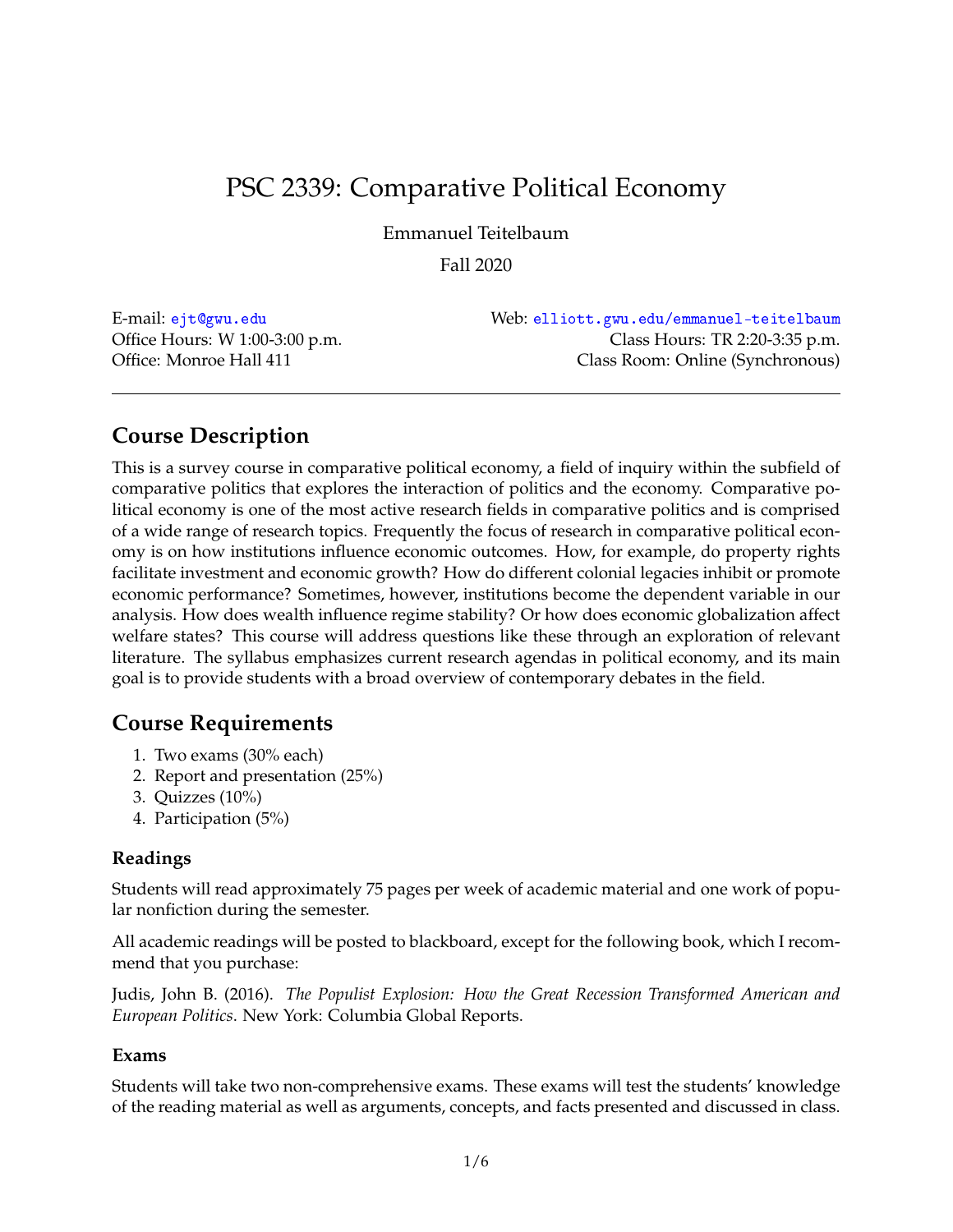Exams will be comprised some combination of multiple choice, fill in the blank, short answer and essay questions.

### **Report and Presentation**

Students will work in groups to prepare a report to be presented at the end of the semester. More details will be provided as the semester progresses.

# **Quizzes**

Students will be required to take a series of pop quizzes. These quizzes are designed primarily to test reading comprehension and serve as incentive for students to complete the readings. While no makeups will be given for these quizzes, the instructor will drop each student's lowest quiz score.

## **Participation**

This class is structured so that students have ample opportunity to participate in class discussions. Students are encouraged to voice their opinions both in small group settings as well as in broader class discussions and to ask clarifying questions when the need arises.

# **Learning Objectives**

Students in this course should strive to meet the following objectives:

- 1. Demonstrate a basic familiarity with the field of comparative political economy.
- 2. Leverage differences between countries or regions to analyze the effects of institutions on economic outcomes and vice-versa.
- 3. Demonstrate how historical legacies shape contemporary political and economic outcomes.
- 4. Discern basic differences in institutional and economic structures shape how countries interact with the global economy.

# **Out of Class Preparation**

In a 15-week semester, including exam week, students are expected to spend a minimum of 100 minutes of out-of-class work for every 50 minutes of direct instruction, for a minimum total of 2.5 hours a week. A 3-credit course should include 2.5 hours of direct instruction and a minimum of 5 hours of independent learning or 7.5 hours per week.

# **Academic Integrity**

By taking this course, you are agreeing to abide by the [GWU code of Academic Integrity.](http://studentconduct.gwu.edu/code-academic-integrity) According to this code, academic dishonesty is defined as "cheating of any kind, including misrepresenting one's own work, taking credit for the work of others without crediting them and without appropriate authorization, and the fabrication of information." Note that this is not a comprehensive list. Other types of academic dishonesty include providing false or misleading information in an effort to postpone an exam or to get an extension on an assignment and providing substantially similar material for a writing assignment for assignments in two different courses without the prior permission of the faculty members teaching those courses. The minimum penalty for academic dishonesty is a failing grade on the assignment in question and the maximum penalty is failure of the class. Furthermore, the violation will be reported to GW's Office of Academic Integrity, which can impose additional penalties beyond those I may impose.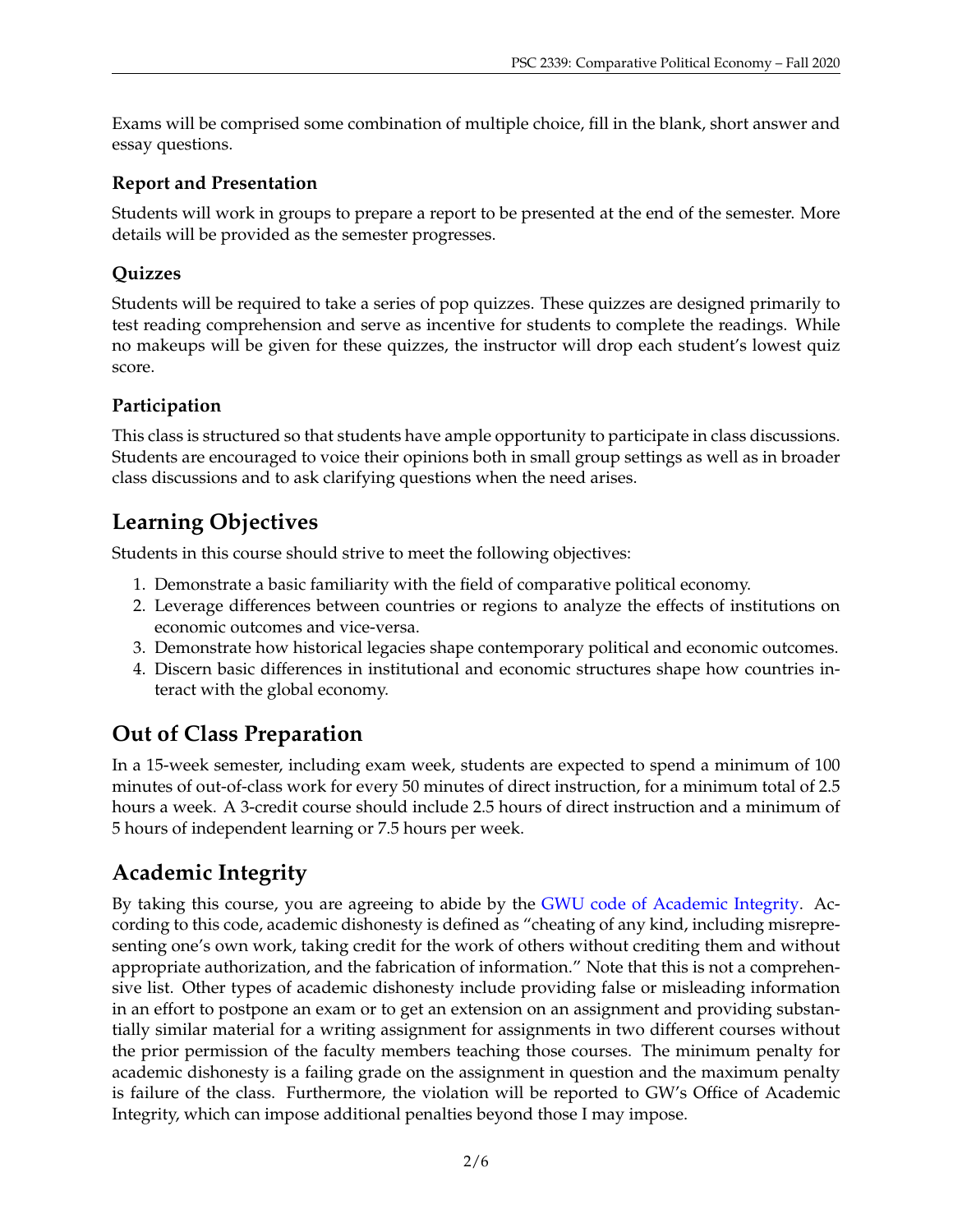# **Course Policies**

## **Attendance**

There is no formal attendance requirement for this course. However, students who attend class tend to perform better on exams and assignments. Also, please keep in mind that attendance feeds into participation and that you cannot take the quizzes if you are not in class.

### **Lateness**

Please come to class on time. It is distracting to me and to other students when you enter the room late.

# **Laptops and cell phones**

Please put away your cell phones during class. It is fine to use computers to take notes, but you should refrain from checking social media and email.

### **Diversity in the Classroom**

We want to make sure that everyone has an opportunity to participate in class and to get the most out of their learning experience at GW. Moreover, we all benefit from a diversity of views in the classroom. Therefore, please be respectful of other people's views and be mindful of when others are trying to participate.

## **Make-Ups**

Quizzes cannot be made up. I will give exam makeups for medical and family emergencies, but only with appropriate documentation from a medical professional.

### **Learning Needs**

Please let me know if you have any special needs or learning requirements and I will do my best to accommodate them.

### **Email**

I try to respond to emails within 24 hours except on weekends. It is usually preferred to talk to me in person, however, either after class or during office hours.

### **Food**

Students are permitted to eat light snacks, but please refrain from bringing sugary drinks, coffee or large, odiferous meals.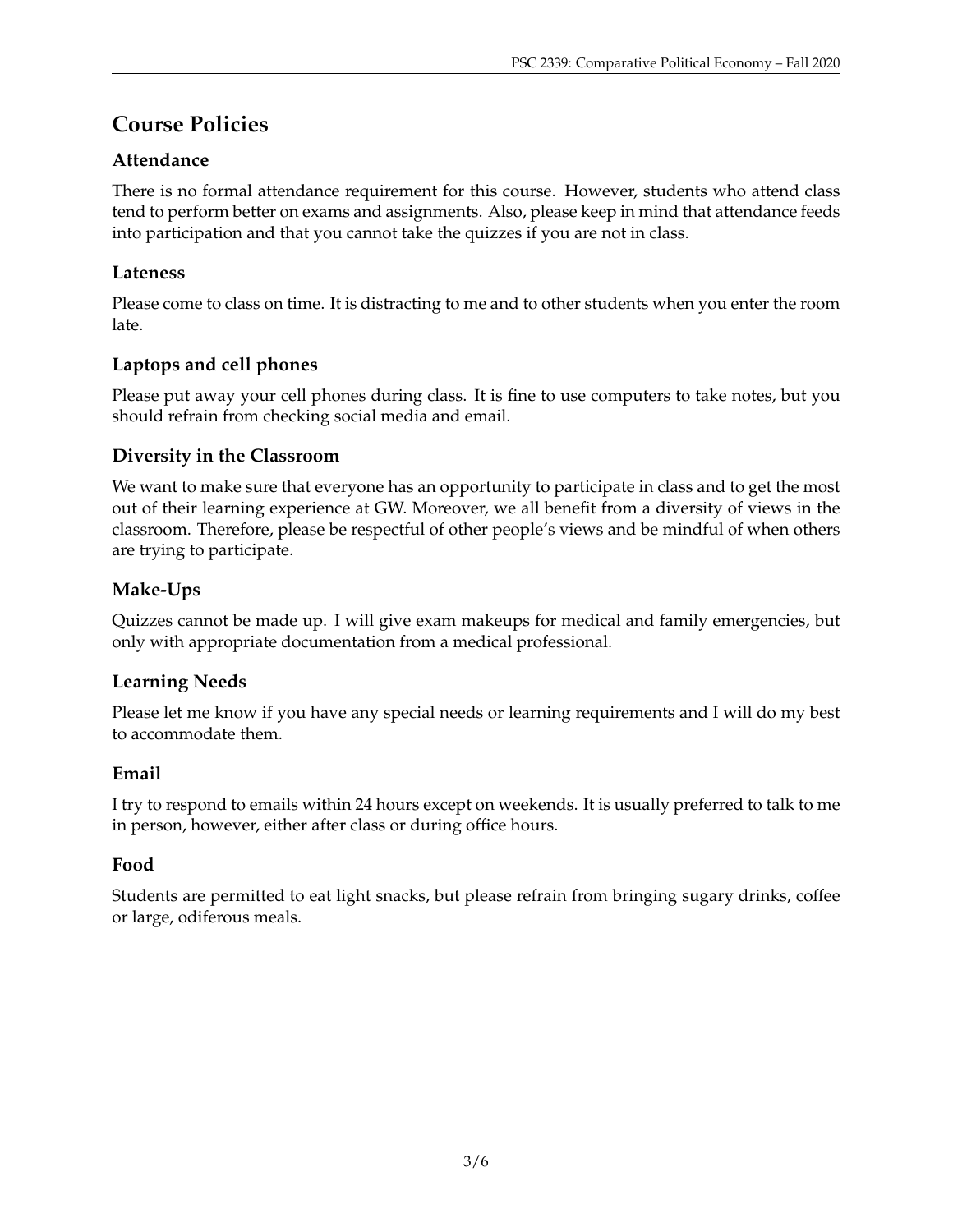### **Week 01, 08/31 - 09/04: Introduction and Overview**

Polanyi, Karl (2001). *The Great Transformation: The Political and Economic Origins of Our Time*. Boston, MA: Beacon Press. Chapters 4, 11 and 12.

# **Part I: History, Regime Type and Development**

## **Week 02, 09/07 - 09/11: Political Institutions and Economic Development**

Acemoglu, Daron and James A. Robinson (2012). *Why Nations Fail: The Origins of Power, Prosperity, and Poverty*. New York: Crown Publishers. Chapter 3.

Boix, Carles and Susan C. Stokes (2003). "Endogenous Democratization". In: *World Politics* 55.4, pp. 517–549.

### **Week 03, 09/14 - 09/18: Democratic Backsliding**

Pop-Eleches, Grigore and Graeme B. Robertson (2015). "Structural Conditions and Democratization". In: *Journal of Democracy* 26.3, pp. 144–156.

V-Dem Institute. *V-Dem Annual Democracy Report 2019*.

### **Week 04, 09/21 - 09/25: The Resource Curse**

Ross, Michael L. (2013). *The Oil Curse: How Petroleum Wealth Shapes the Development of Nations*. Princeton, NJ: Princeton University Pres. Chapter 3.

Brooks, Sarah M. and Marcus J. Kurtz (2016). "Oil and Democracy: Endogenous Natural Resources and the Political Resource Curse". In: *International Organization* 70.2, pp. 279–311.

# **Part II: The Political Economy of the OECD**

### **Week 05, 09/28 - 10/02: Poverty and Inequality**

Piketty, Thomas (2014). *Capital in the Twenty-First Century*. Cambridge Massachusetts: The Belknap Press of Harvard University Press. Introduction.

Stiglitz, Joseph E. (2012). *The Price of Inequality: How Today's Divided Society Endangers Our Future*. New York: WWNorton and Company. Chapter 2.

### **Week 06, 10/05 - 10/09: Capitalism and Social Policy**

Esping-Andersen, Gosta (2014). "Three Worlds of Welfare Capitalism". In: *The Welfare State Reader*. Ed. by Christopher Pierson, Francis G. Castles and Ingela K. Naumann. Cambridge: Polity Press.

Alesina, Alberto, Edward L. Glaeser, and Burce Sacerdote (2001). "Why Doesn't the United States Have a European-Style Welfare State?" In: *Brookings Papers on Economic Activity* 2001.2, pp. 187– 277.

### **Week 07, 10/12 - 10/16: Automation and Employment**

OECD (2018). *Job Creation and Local Economic Development 2018: Preparing for the Future of Work*. Read Executive Summary and Chapter 3. Skim Chapters 1 & 2 for main ideas.

\*\*\**Exam 1 Available Thursday-Sunday*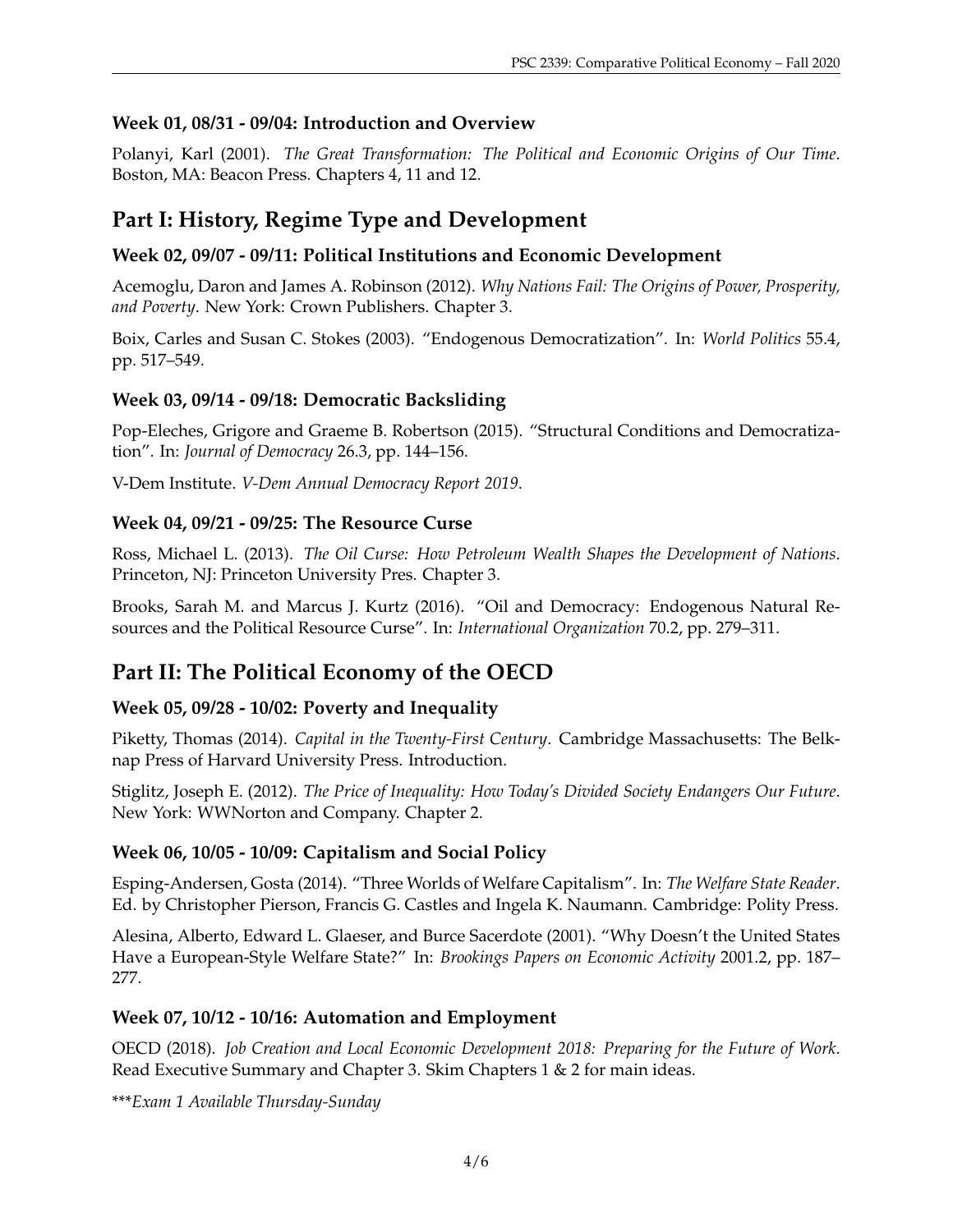# **Part III: Distributive Politics in Developing Countries**

## **Week 08, 10/19 - 10/23: Clientelism & Patronage**

Stokes, Susan Carol (2013). *Brokers, Voters, and Clientelism: The Puzzle of Distributive Politics*. New York: Cambridge University Press. Chapter 1.

Aspinall, Edward and Ward Berenschot (2019). *Democracy for Sale: Elections, Clientelism, and the State in Indonesia*. Ithaca: Cornell University Press. Chapters 5 & 6.

## **Week 09, 10/26 - 10/30: Ethnicity and Public Service Provisioning**

Habyarimana, James, Macartan Humphreys, Daniel N. Posner, and Jeremy M. Weinstein (2009). *Coethnicity: Diversity and the Dilemmas of Collective Action*. Russell Sage Foundation. ISBN: 9780871544209. [http://www.jstor.org/stable/10.7758/9781610446389.](http://www.jstor.org/stable/10.7758/9781610446389)

Miguel, Edward (2004). "Tribe or Nation? Nation Building and Public Goods in Kenya versus Tanzania". In: *World Politics* 56.3, pp. 327–362.

Optional reading:

Habyarimana, James, Macartan Humphreys, Daniel N. Posner, and Jeremy M. Weinstein (2007). "Why Does Ethnic Diversity Undermine Public Goods Provision?" In: *American Political Science Review* 101.4, pp. 709–725.

### **Week 10, 11/02 - 11/06: Women and Development**

Benería, Lourdes (2015). *Gender, Development, and Globalization: Economics as If All People Mattered*. New York, NY: Routledge. Chapter 3.

Duflo, Esther (2012). "Women Empowerment and Economic Development". In: *Journal of Economic Literature* 50.4, pp. 1051–1079.

# **Part IV: Globalization and the Populist Backlash**

## **Week 11, 11/09 - 11/13: Neoliberalism and its Early Opponents**

Judis, John B. (2016). *The Populist Explosion: How the Great Recession Transformed American and European Politics*. New York: Columbia Global Reports. Introduction, Chapters 1 & 2.

## **Week 12, 11/16 - 11/20: The Populist Backlash in the West**

Judis, John B. (2016). *The Populist Explosion: How the Great Recession Transformed American and European Politics*. New York: Columbia Global Reports. Chapters 3, 4 & 6.

\*\*\**Exam 2 Available Thursday-Sunday*

## **Week 13, 11/23 - 11/27: Presentations**

\*\*\**No class Thursday, Thanksgiving Break*

### **Week 14, 11/30 - 12/04: Presentations**